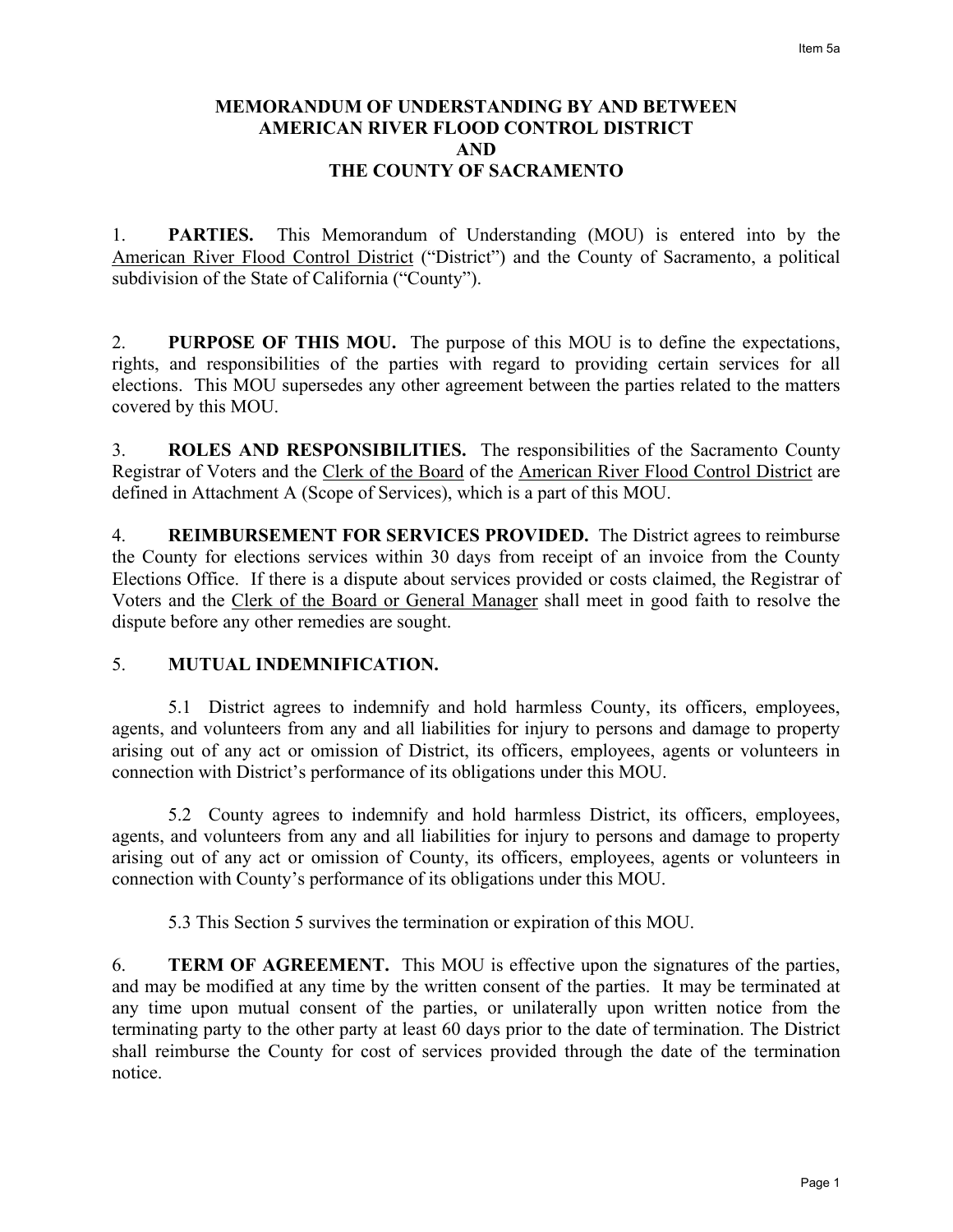# AMERICAN RIVER FLOOD COUNTY OF SACRAMENTO, CONTROL DISTRICT, a political subdivision of the State of California

By: Clerk of the Board

By:  $\frac{1}{\text{Negative of Voters}}$ 

Date: \_\_\_\_\_\_\_\_\_\_\_\_\_\_\_\_\_\_\_\_ Date: \_\_\_\_\_\_\_\_\_\_\_\_\_\_\_\_\_\_\_\_

Approved as to Form: Approved as to Form:

By: <u>District Counsel</u>

By: \_\_\_\_\_\_\_\_\_\_\_\_\_\_\_\_\_\_\_\_\_ By: \_\_\_\_\_\_\_\_\_\_\_\_\_\_\_\_\_\_\_\_\_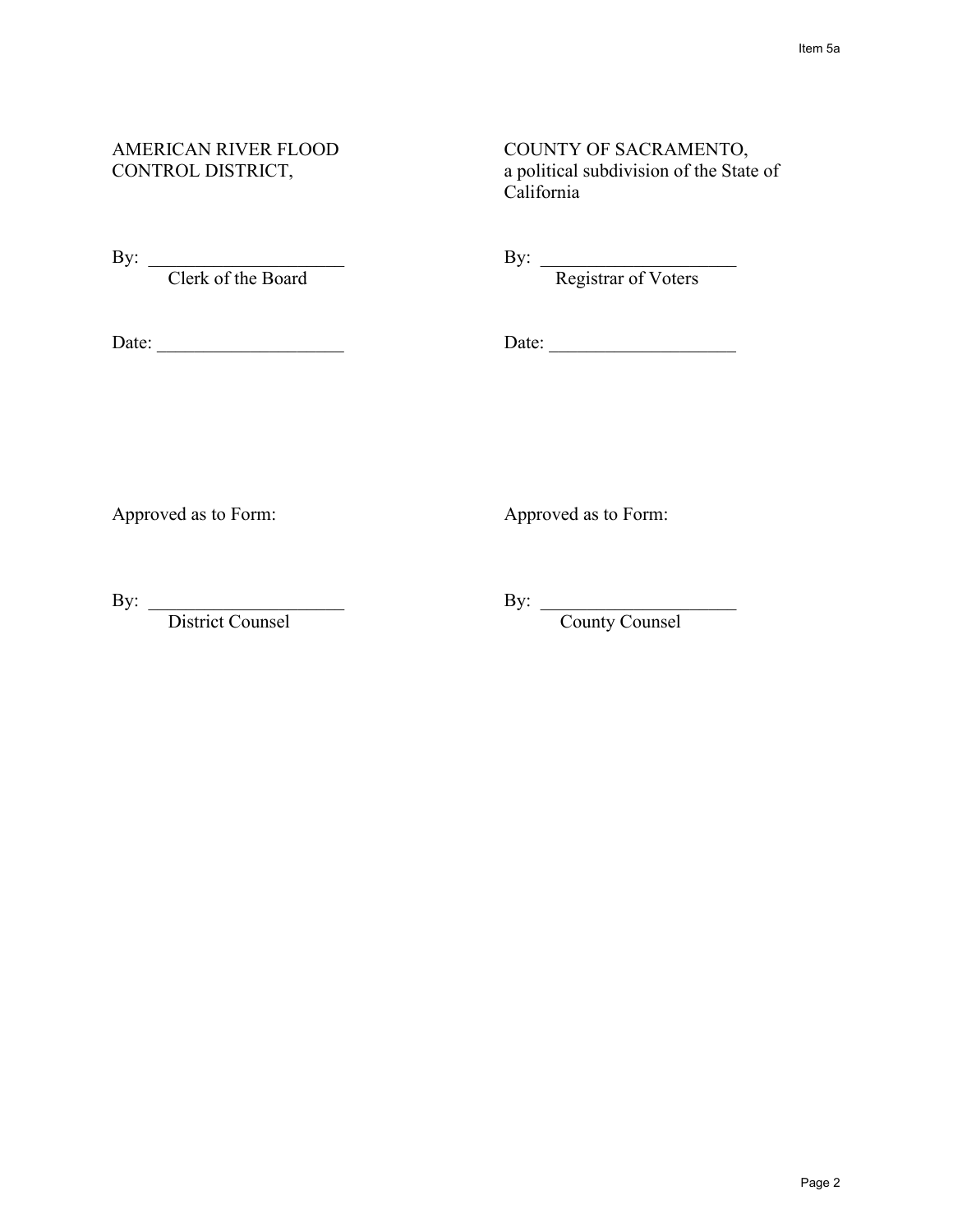### ATTACHMENT A - SCOPE OF SERVICES

#### ALL ELECTIONS

### **Registrar of Voters shall provide the following services for all American River Flood Control District elections:**

- 1. Prepare election process forms and provide to the Clerk of the Board at least 120 days prior to the election.
- 2. Verify signatures on petitions, including but not limited to, all candidate official filing forms, nomination paper petitions, and supplemental nomination paper petitions; initiative, referendum, and recall petitions; Notices of Intent to Circulate Petitions; and Notices of Intent to Recall.
- 3. Assign measure letters.
- 4. Prepare, translate, and format the sample ballot for materials including, as applicable: candidates' statement, ballot arguments and rebuttals, measure ballot title and summary, measure impartial analysis, facsimile ballot, voting instructions, polling place information, and map and/or address of ballot drop-off locations in the AMERICAN RIVER FLOOD CONTROL DISTRICT.
- 5. Supply sample ballot materials to registered voters in the affected District zones.
- 6. Provide to the Clerk of the Board an electronic listing of all electors eligible to vote in the election, including polling place, if applicable.
- 7. Provide ballot tabulation equipment and qualified and trained personnel for its operation throughout the election as provided by law.
- 8. Provide security during ballot counting and tabulation process.
- 9. Provide sufficient personnel to deliver, process, count, and tabulate election ballots.
- 10. Provide sufficient personnel to process, count, and tabulate signature withdrawal requests.
- 11. Distribute and process vote-by-mail ballots.
- 12. Distribute and process provisional ballots and challenged ballots.
- 13. Perform canvass and issue Official Statement of Vote to the Clerk of the Board as required by federal and state election laws.
- 14. Prepare invoices for services rendered within 45 days of the election and provide revised invoices, as necessary, following cost reconciliation
- 15. Other services as requested by the Clerk of the Board.

#### **The Clerk of the Board shall provide the following services to the Registrar of Voters for all American River Flood Control District elections:**

- 1. Provide a copy of the resolution calling the election and requesting services as required by federal and state election law.
- 2. Provide Board action regarding costs for printing of candidate statements.
- 3. As applicable, promptly furnish copies of the full text of measures, including a written description of any related maps or images, impartial analysis, ballot title and summary, arguments, and rebuttals.
- 4. Remit payment for services rendered within 30 days of receiving invoice.